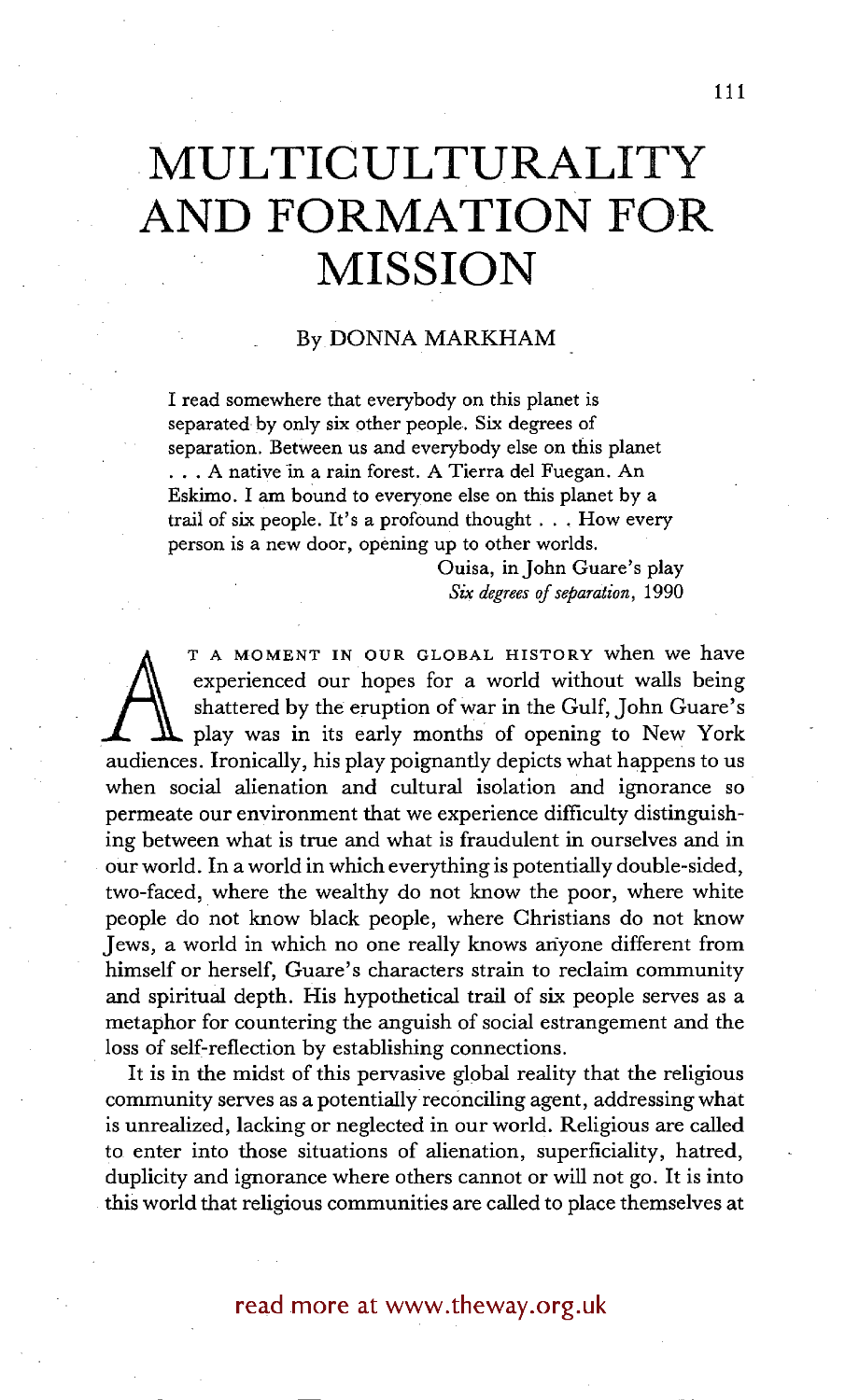risk, to immerse ourselves in those situations of suffering and to assume the difficult task of breaking through barriers and fears which have become buttressed and intensified because people do not know one another. As 'experts in communion' we are 'called to be an ecclesial community in the church and in the world, witnesses and architects of the plan for unity which is the crowning point of human history in God's design'. *(Religious life and human promotion,* 24, CRIS, April 25-28, 1978).

How, then, do we prepare ourselves to respond to this radical dimension of the pastoral activity of the Church? At a time when over fifty million of the earth's inhabitants are 'on the move', without land or home, and when many others are in the process of migrating, the temptation of those who are 'settled' to defend against the disruption caused by those who are 'unsettled' is great. Desires for security and for the stability of what is familiar entice us toward remaining insular in thought as well as in our rituals of relating and socializing. Formation for ministering in *this* world at *this* time must, from the very outset, act in contradiction to these desires. In countering such a pull toward security and familiarity initial formation must prepare women and men to become agents of peace-building and community development, persons who are enlivened in the wonder of those who are different from self. Religious in today's world must become at home as we immerse ourselves in a cross-cultural, multilingual and fragmented world-on-the-move in which human beings are desperate for meaningful human contact.

What was once the exclusive domain of missionary congregations is rapidly becoming the experience of religious who minister in countries open to receiving literally millions of uprooted peoples. Through the dynamic witness of community and by the persistent promotion of a new communion of the earth's sisters and brothers, religious work to dispel the social alienation which so dangerously pervades western culture. Such prophetic action places us in open defiance of the momentum leading from social isolation to interracial and intercultural violence and, finally, to absurdity expressed in acts of war and murder. When strangers experience tears of mutually understood human suffering hatred becomes far more difficult.

To prepare religious to be agents of transformation toward a new world communion, immediate and first-hand experience of those who are 'other' seems a necessary, albeit complex, component of any initial formation programme. In an effort to examine some of the ramifications for formation programmes in a multicultural context,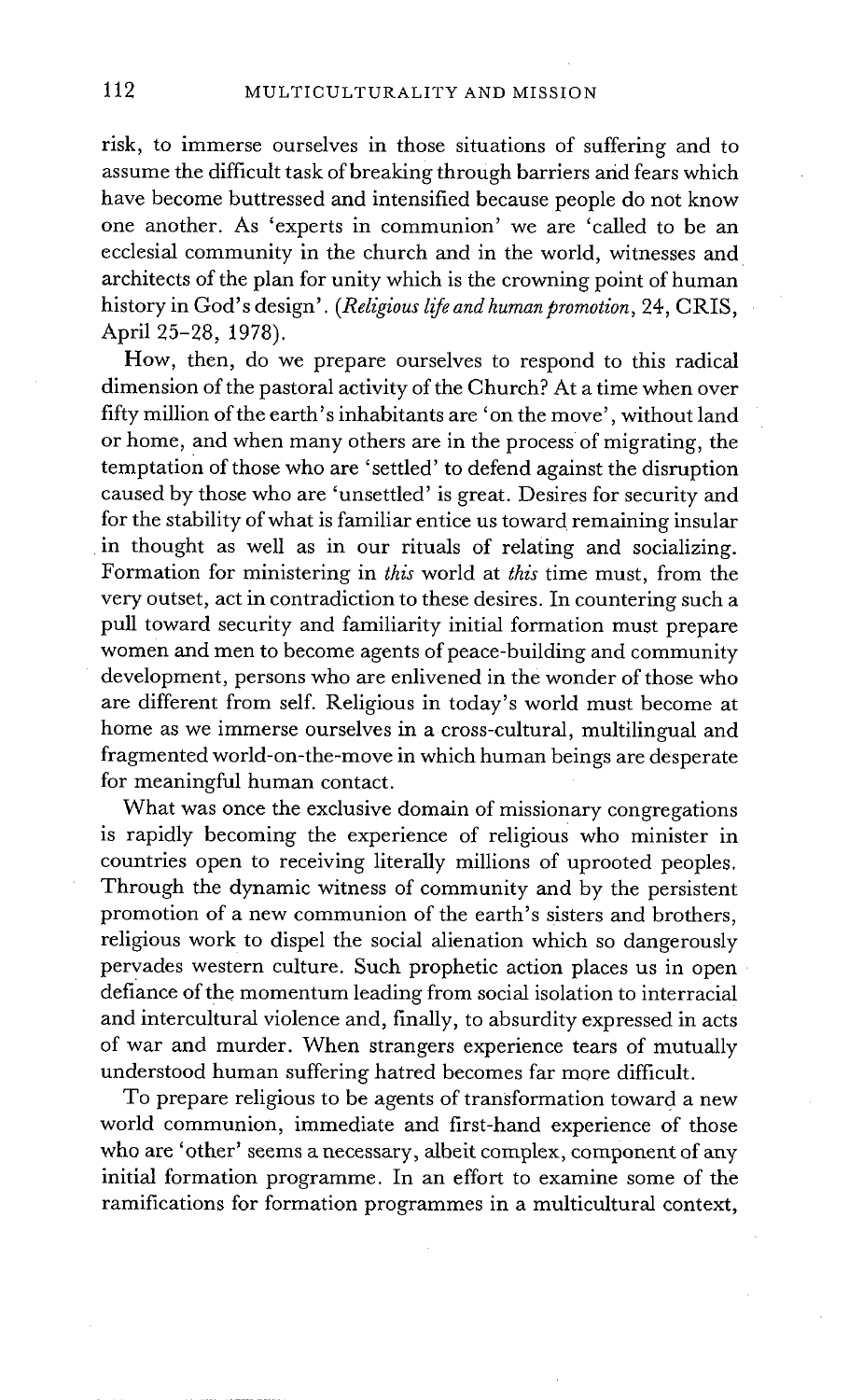over one hundred religious shared reflections on their experiences with such programmes. Their observations indicated that while historically some multicultural programmes developed in response to diminishing numbers of entrants and seemed, at the onset, to duplicate the components of more traditional unicultural programmes, these programmes rapidly developed far beyond these early forms. The richness of the intercultural dimension quickly became apparent as did the need to adapt programmes to prepare religious for ministry in a rapidly changing global reality.

Other programrnes were deliberately begun to prepare persons for ministry in a universal, culturally diverse Church. Missionary congregations have made major contributions in this process, as have some international congregations. Consistently, respondents expressed the belief that multiculturality furthers mission. Religious are called to minister 'at the edges' among the marginalized, at the boundaries between peoples. It is here where differences are most intense and reconciliation so desperately needed.

In reflecting on the positive elements of multicultural programmes, participants felt these programmes were direct preparation for ministry in an increasingly culturally diverse Church. During their time in the programme, many candidates and novices stated that they experienced confronting their own prejudices and having to break down secretly held stereotypes. For some, this process led to a deep confrontation with the sacred and was expressed as a conversion toward relating more intimately with the rejected and despised Christ figure. Many respondents asserted that any contemporary vision for a religious life must hold hope for the realization of a global community and for a religious life which is interracial and multicultural as it promotes this world communion. Repeatedly, programme participants, formation directors and congregation leaders who have had persons in multicultural programrnes attested to the importance of developing understanding and models of partnering among people of diverse cultures. The formation experience should be one which exemplifies this process. As one respondent clearly articulated, 'The deeper our understanding of the peoples of our earth the better able we are to bring about Jesus's mission of reconciliation and the creation of a lasting peace'.

Concerns about multicultural programmes focused on heightened stress within the formative community, increased problems with communication and depth of interaction, fears of losing one's own culture through assimilation into a more dominant culture, anxiety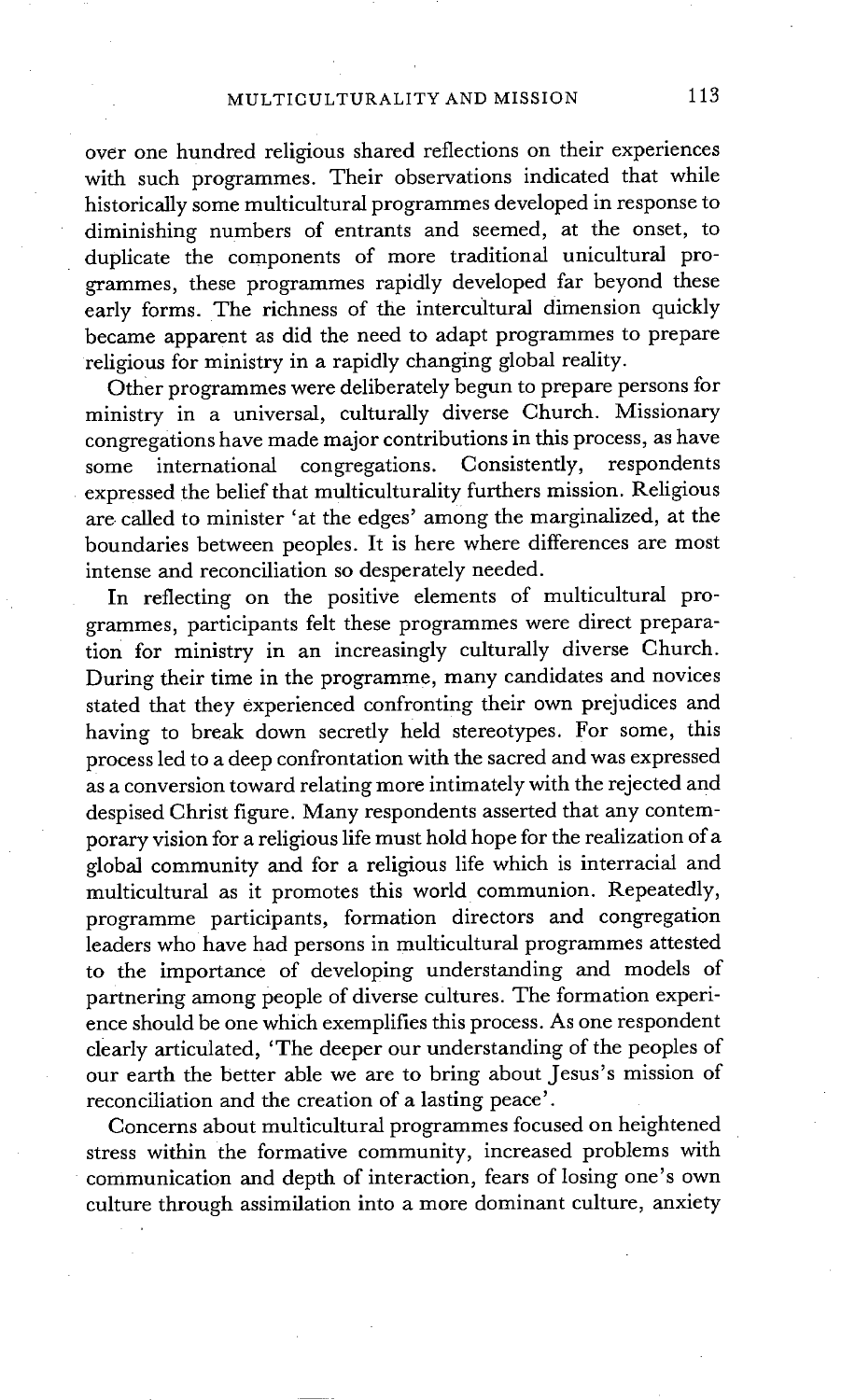about prejudices surfacing and anger becoming more openly expressed. Many respondents expressed concern that directors have adequate training and skill to process intercultural group dynamics and assist in theological reflection within a culturally diverse context.

It is interesting to note that these concerns are quite consistent with issues raised by participants in other multicultural groups across a number of disciplines. As any new group forms, members unconsciously repeat or reconstruct something of their own internalized cultural matrices as developed in their families of origin, their primary group experience. That matrix is initially built on the earliest interaction between a child and its parents. It continues to develop in response to extended family interactions which are constitutive of any culture. For example, members within the same cultural group reflect similar patterns of responding to space and time, physical contact, personal boundaries and subtle non-verbal cues. In a similar way family members develop subtle patterns and unspoken strategies for dealing with ordinary family conflicts. Each family develops its own acceptable modes of managing anger, for members getting attention and for receiving affirmation and affection. This 'language', like that of early cultural communication, needs no interpretation nor explanation as long as it is expressed within the familiar environment.

As persons move into new groups they inevitably experience • heightened anxiety. Persons entering into the formation community group, whether as candidates or novices, will invariably be apprehensive. In the course of moving from that which has been secure toward that which is untried and unfamiliar, regression to these earlier childhood family patterns and concurrent coping strategies will become apparent and acted out in the formation community. Regression is a predictable way in which human beings attempt to bind the anxiety generated by change. Consequently, we may expect mature women and men entering candidacy and novitiate communities to be confronted with a re-emergence of earlier childhood conflicts. It is important to underscore the fact that this is a normal and predictable group phenomenon and is not indicative of emotional immaturity or of an error in vocational choice. Regression occurs in every new group because anxiety over the loss of individual identity is aroused in each member. Thus, the pull toward the unconscious recreation of family relationships and reenactment of family dynamics offers contact with what is familiar as well as providing an opportunity to address conflicts which were not adequately resolved in the primary family matrix.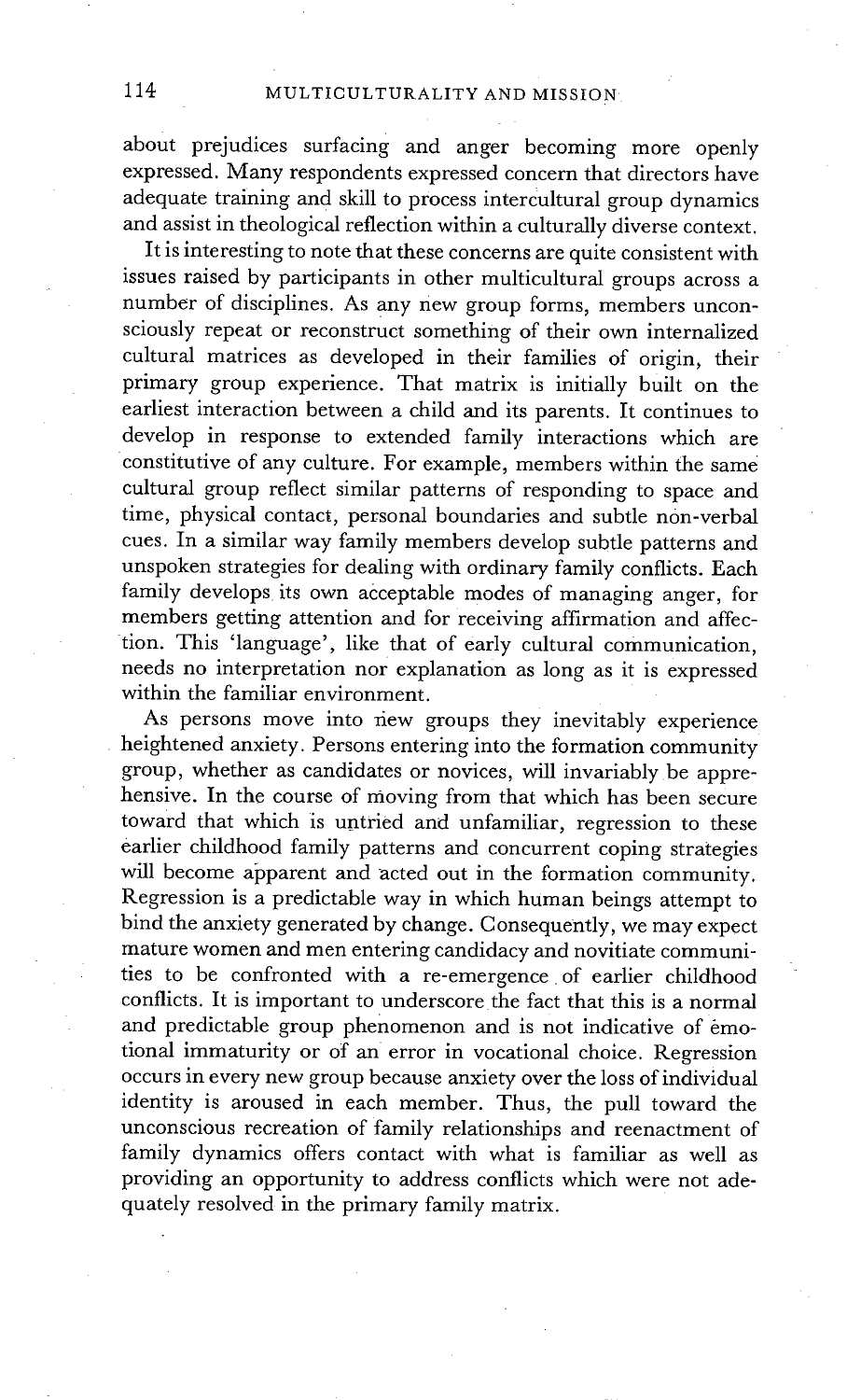For example, it is not unusual in the initial months of the formation community's development for members to engage in numerous behavioural expressions which do not seem consonant with chronological age or with personal and professional maturity. Efforts to assert one's autonomy and individuality by engaging in power struggles, attempting to receive attention through inappropriate nonverbal acting-out behaviours, or reverting to passive-aggressive strategies for expressing feelings are a few examples of forms such group regression may take. Authority conflicts, competition and rivalry with siblings will be readdressed in each successive group into which a person enters until such time as these issues are sufficiently settled.

Contemporary research on personality development and intercultural relationships suggests that these normative group dynamics are more readily apparent in multicultural group settings. Several factors may account for this. The fear of losing one's identity and being subsumed into some unidentifiable and amorphous group entry is a particularly powerful unconscious fantasy within the multicultural group. Normal fears over the loss of one's separateness and autonomy are intensified in the intercultural setting because of the perceived danger of losing the most basic elements of one's personality—culture and language. It is through the confrontation of the primitive fears associated with loss of individual identity that the way is cleared for members to enter into the process of healthy identification with the group. In the multicultural formation group members are afforded the opportunity to deal with this in a forthright, if not dramatic, manner as they struggle openly with fears of assimilation and loss of boundaries. These fears are activated on several psychic levels. The move toward incorporation into a religious congregation necessarily requires the moving away from sole control over one's individual life and work. Accountability to a group is necessarily anxiety-producing for independent, autonomous adults. On a deeper level, the multicultual experience intensifies these feelings as candidates and novices struggle together to make meaningful emotional contact and establish mutually understood ways of communicating across cultures and languages.

In the initial stages of any multicultural group language becomes the central metaphor for members' desires for connection and closeness. Anger at not being able to use one's own language freely, problems in having to explain ideas, frustration with attempts to relate with others whose language is different, serve as expressions of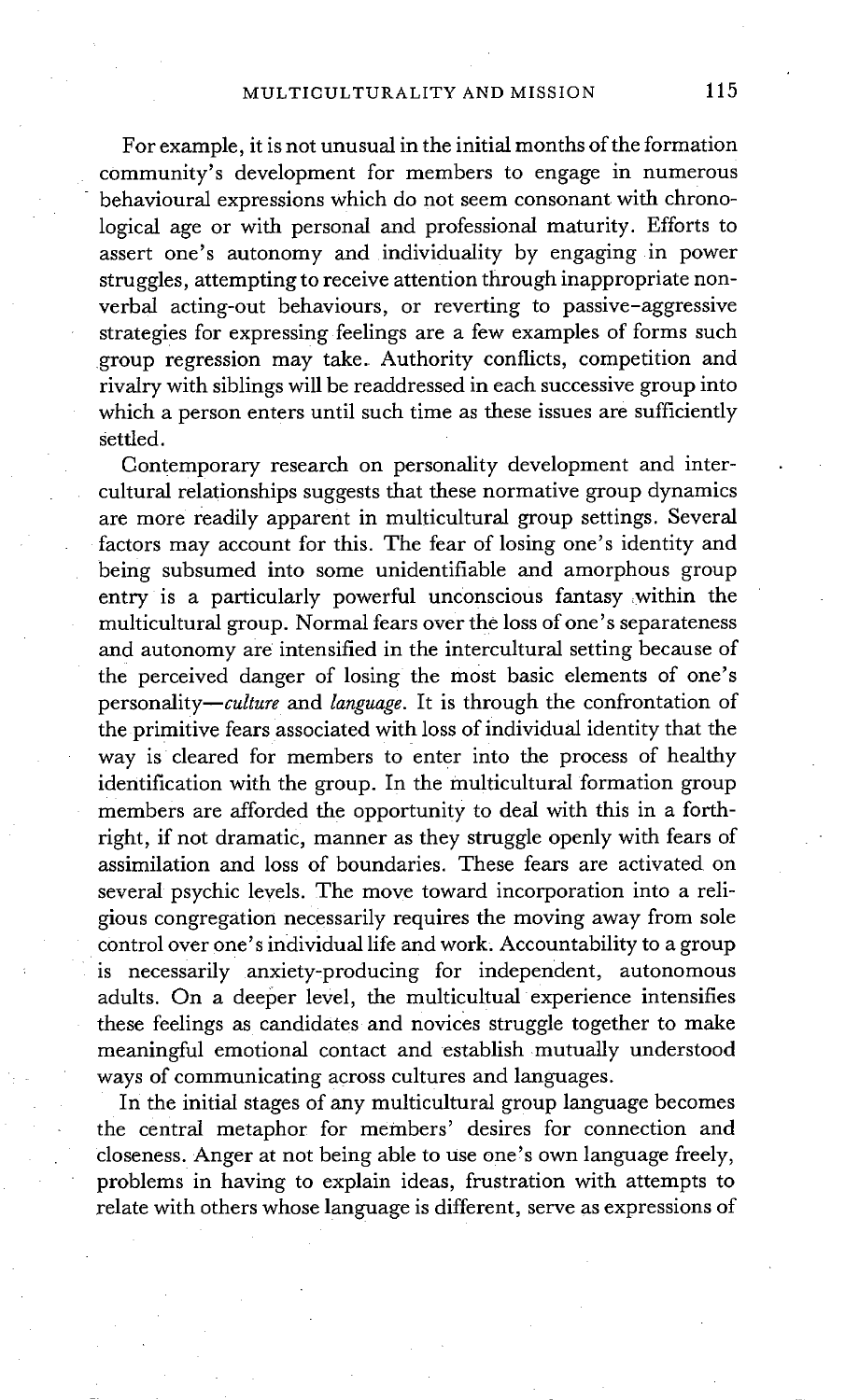the pain of feeling alone and disconnected from others. Further, because language reverts to its most primitive forms of expressionspeaking like a small child--multilingual, multicultural group members frequently express feeling infantalized by others in the group. It is to be expected that persons in the formation community will grapple with these emotions. Members defend against the experience of such diversity in a number of ways. Some retreat into silence, others may engage in national stereotyping, some may resort to sarcasm and mimicking, and others may attack the leaders, blaming them for the lack of clarity and the increased confusion and stress in the formation community.

While issues pertaining to communication surface in all groups, they tend to become more prominent in the initial development of a multicultural group. The reasons for this stem from early personality development. As infants, each human being experiences a certain sense of grandiosity as the centre of one's own imaginary world with one's own private language. As we develop, the desire to relate to others necessitates relinquishing that private world and special language. The pain of the loss of those earliest self-possessions is reactivated in the presence of a culturally different person whose presence moves us beyond the comfort of our own world and spontaneous language. The pain is experienced in the frustration of limits in our ability to communicate because our language is either not understood or its nuances are unclear. It is felt in the longing for a new and non-dividing language through which deep human contact and understanding can be achieved. It is felt in our discomfort with the 'stranger'.

Working through the struggle with language directly by exploring the underlying meaning it holds for the development of substantive human contact will move the group more quickly toward cohesion and bonding. The distress of differing languages is countered by the gratification of intercultural relating. The wish to be able to belong to all cultures, to cross all boundaries, the desire to be one with all constitute a dimension of this pleasure. Additionally, the experience of multilinguality confers power through the ability to mediate, translate, reconcile, 'go between' and unify those who are strangers to one another.

Multiculturality does not add new elements to a group's process of development. Rather, it serves to intensify and accelerate fundamental group dynamics which must be addressed in order for a group to become a 'community'. Within the multicultural group it is much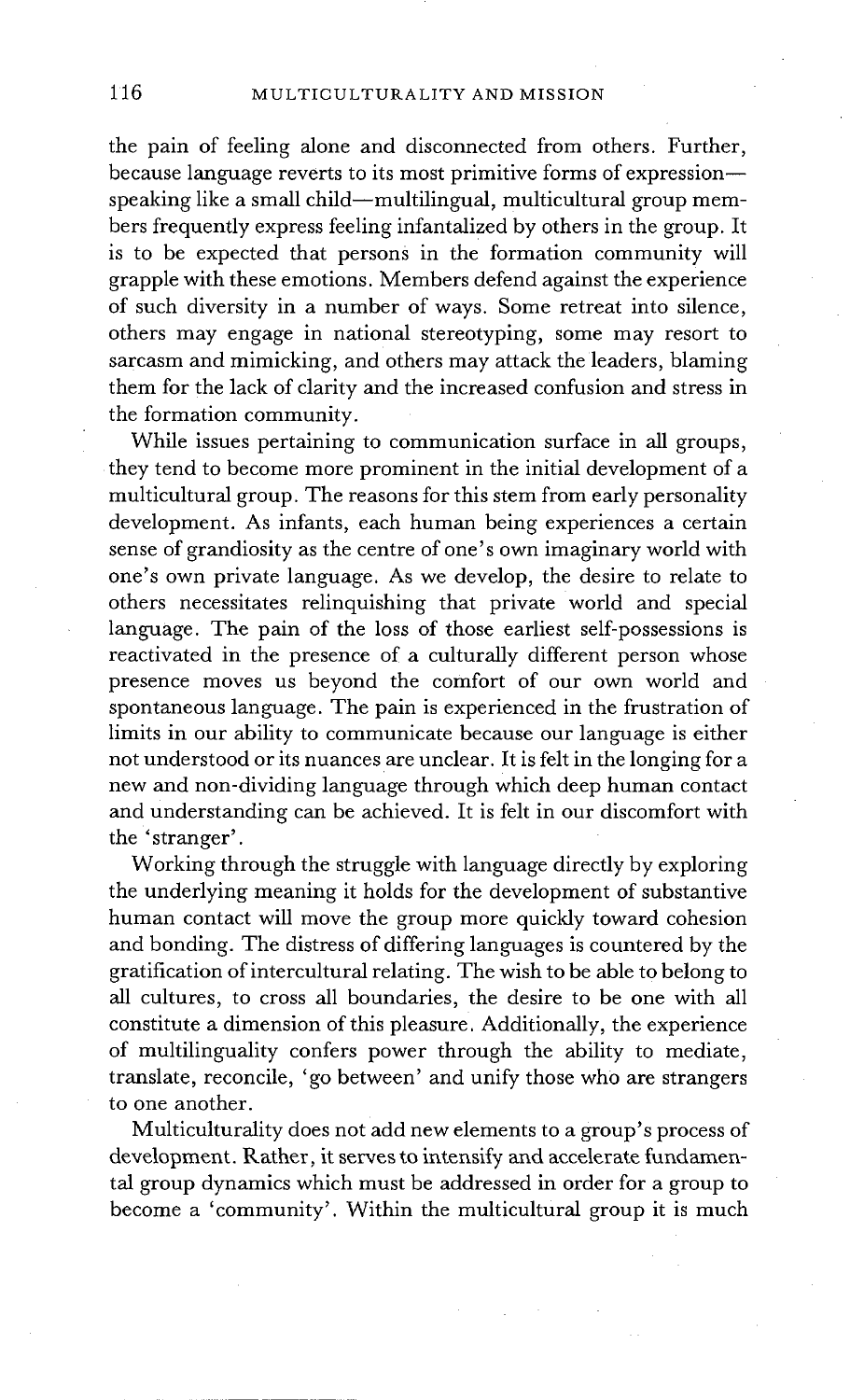more difficult to keep hidden primary group conflicts exemplified in struggles between autonomy and interdependence, control and cooperation, superficiality and depth communication, self-centredness and other-centredness. Nuanced language and common pre-verbal cultural understandings are generally unavailable defences behind which to hide. Similarly, while the multicultural component does not add new elements to the dynamic group process, it does add rich content which members then may explore. Issues of ethnic differences, racism, stereotyping, classism and politics provide stimulating content and enhance the context within which the underlying dynamics are worked through.

As initial formation prepares persons for community life in mission in our world, the addition of the multicultural dynamic is a realistic, if not necessary, component. Clearly, it may seem to complicate the process of formation. It may be envisioned as placing 'too much' on candidates, novices and directors. Nevertheless, religious are agents in a multicultural, complicated and enormously demanding world and need to be realistically prepared to minister effectively within it. To move away from this reality is to give credence to the frequent criticism that our formation programmes perpetuate life in an 'unreal world'.

The formation community is to the formation of the global community what the family group is to an individual's participation in subsequent social groups. That is, it is a critical event which must serve as a foundation and model upon which religious of the future must be able to draw. Insulating persons in formation from the reality of our world is akin to reinforcing Guare's characters who have lived separate lives, lacking in spiritual depth and longing to break from their own rigidified cultural impoverishment.

The responsibility for establishing effective multicultural formation communities must be undertaken with attention to several factors. Clearly, directors must be sufficiently flexible and prepared to manage the intensified dynamics of the multicultural group. In order to do this, they must have resolved, insofar as it is possible, their own cultural and racial biases. Periodic professional consultation will assist directors in assuring that their personal dynamics are not interfering with the development of the formation community. As the multicultural religious community is a microcosm of the Church in the world, the effective resolution of relational tensions serves as a model for conflict resolution in the broader social milieu. Consequently, training in and actually facilitating the productive